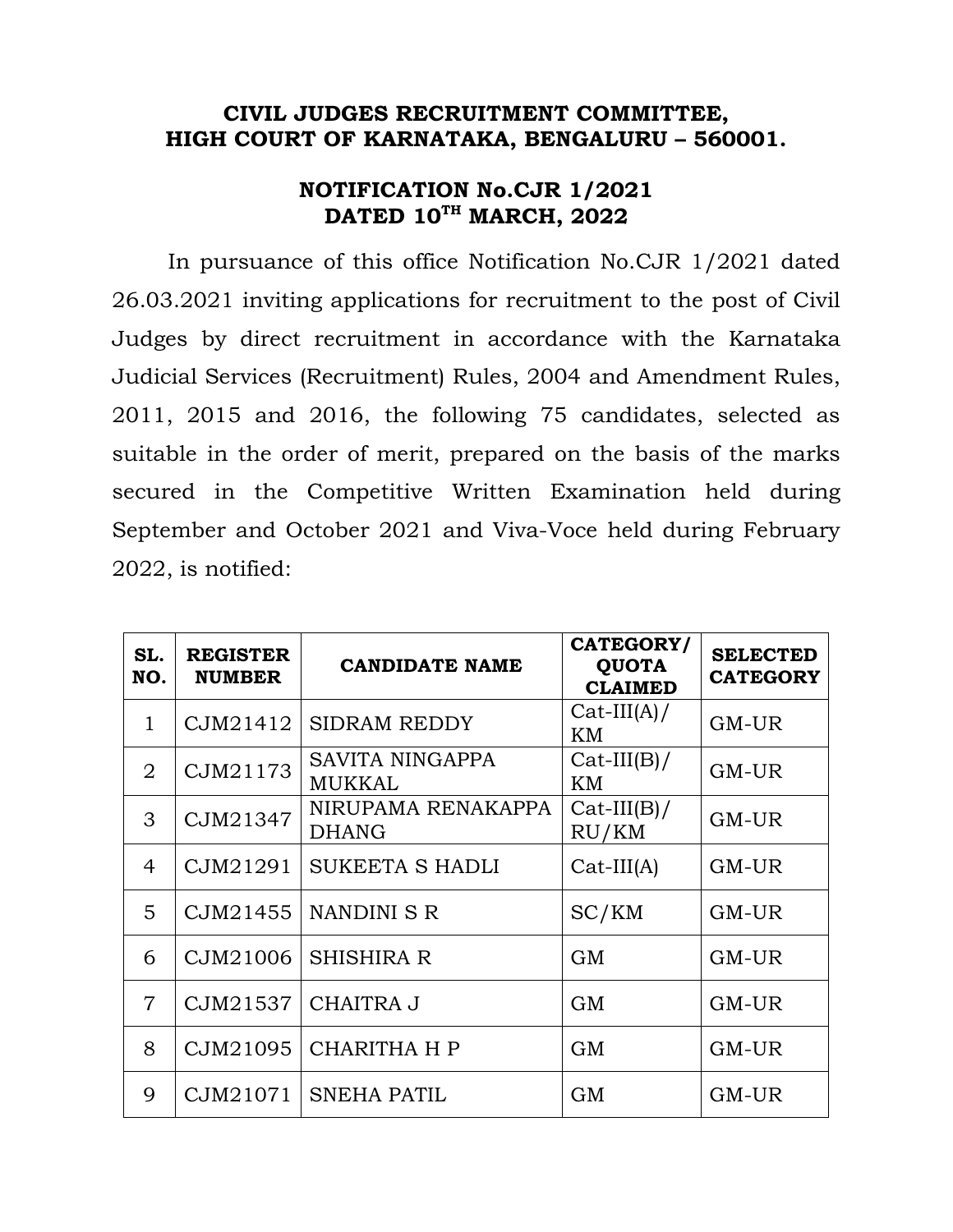| SL.<br>NO. | <b>REGISTER</b><br><b>NUMBER</b> | <b>CANDIDATE NAME</b>                  | CATEGORY/<br><b>QUOTA</b><br><b>CLAIMED</b> | <b>SELECTED</b><br><b>CATEGORY</b> |
|------------|----------------------------------|----------------------------------------|---------------------------------------------|------------------------------------|
| 10         | CJM21451                         | <b>CHANDRASHEKHAR</b><br><b>ALABUR</b> | <b>GM</b>                                   | GM-UR                              |
| 11         | CJM21001                         | <b>VISHWANATH A</b>                    | $Cat-III(A)$                                | GM-UR                              |
| 12         | CJM21022                         | <b>MANASA SHEKAR</b>                   | $Cat-III(A)$                                | GM-WM                              |
| 13         | CJM21538                         | <b>SHRUTHI V</b>                       | $Cat-III(B)/$<br>KM                         | GM-WM                              |
| 14         | CJM21184                         | R SAHANA                               | <b>GM</b>                                   | GM-WM                              |
| 15         | CJM21074                         | MOHIT B M                              | <b>GM</b>                                   | $GM$ -EX $*$                       |
| 16         | CJM21164                         | <b>KAVERAMMA M</b>                     | $Cat-II(A)/$<br>RU/KM                       | GM-WM                              |
| 17         | CJM21335                         | <b>VEERESH HIREMATH</b>                | GM/KM                                       | GM-KM                              |
| 18         | CJM21257                         | <b>ARASHAD ANSARI</b>                  | $Cat-I/KM$                                  | GM-KM                              |
| 19         | CJM21527                         | <b>ARPITHA</b>                         | $Cat-II(A)/$<br>KM                          | GM-WM                              |
| 20         | CJM21437                         | <b>SHIVANNA H R</b>                    | SC/KM                                       | SC-UR                              |
| 21         | CJM21065                         | <b>APARNA R</b>                        | <b>GM</b>                                   | GM-WM                              |
| 22         | CJM21459                         | <b>KP SIDDAPPAJI</b>                   | $Cat-II(A)/$<br>RU/KM                       | GM-RU                              |
| 23         | CJM21085                         | PALLAVI ADINATH<br><b>PATIL</b>        | $Cat-III(B)/$<br>RU/KM                      | $GM-WM$                            |
| 24         | CJM21159                         | <b>HANUMANTHARAYAPPA</b><br>B R        | $Cat-III(A)/$<br>RU/KM                      | GM-RU                              |
| 25         | CJM21140                         | <b>DEVADAS H</b>                       | SC/RU/KM                                    | <b>SC-UR</b>                       |
| 26         | CJM21407                         | <b>ABHINAY</b>                         | GM/KM                                       | $GM$ -EX $*$                       |
| 27         | CJM21245                         | <b>KENCHANAGOUDA</b><br><b>PATIL</b>   | $Cat-II(A)/$<br>ΚM                          | $GM$ -EX $*$                       |
| 28         | CJM21255                         | <b>SWETA PATIL</b>                     | GM                                          | GM-WM                              |
| 29         | CJM21168                         | SUMALATHA L                            | SC/KM                                       | SC-UR                              |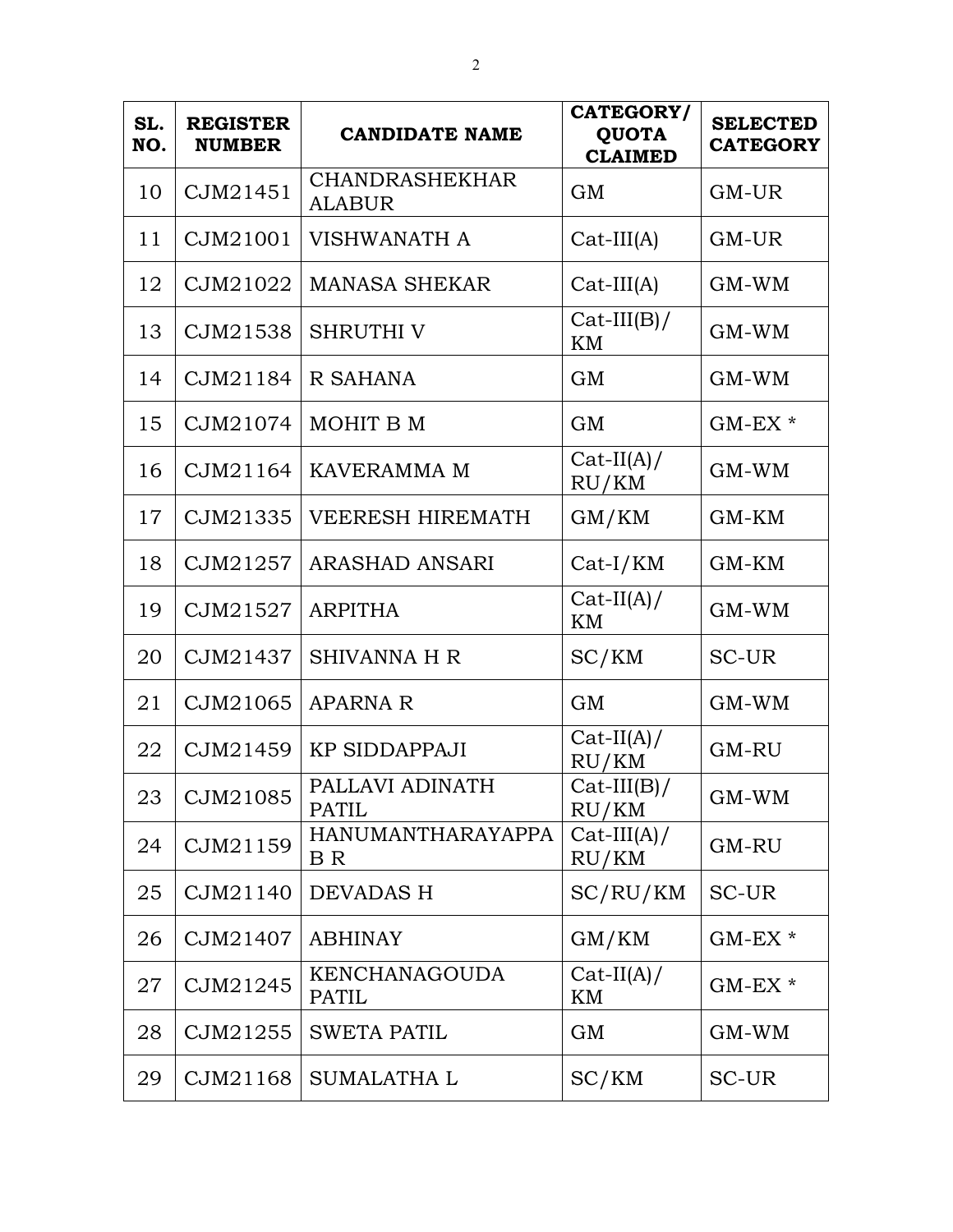| SL.<br>NO. | <b>REGISTER</b><br><b>NUMBER</b> | <b>CANDIDATE NAME</b>                | CATEGORY/<br><b>QUOTA</b><br><b>CLAIMED</b> | <b>SELECTED</b><br><b>CATEGORY</b> |
|------------|----------------------------------|--------------------------------------|---------------------------------------------|------------------------------------|
| 30         | CJM21532                         | <b>MEDHAPM</b>                       | GM                                          | $GM-WM$                            |
| 31         | CJM21151                         | SHAMA SRIVATSA                       | GM/KM                                       | GM-WM                              |
| 32         | CJM21153                         | <b>HAMSA V</b>                       | <b>GM</b>                                   | $GM-WM$                            |
| 33         | CJM21477                         | <b>SRUTHIM</b>                       | <b>GM</b>                                   | $GM$ -EX $*$                       |
| 34         | CJM21381                         | <b>IRANNA HUNASHIKATTI</b>           | $Cat-III(B)/$<br>RU/KM                      | GM-RU                              |
| 35         | CJM21033                         | <b>HARISH SINGH HG</b>               | $Cat-II(A)$                                 | $Cat-II(A)$ -<br><b>UR</b>         |
| 36         | CJM21163                         | <b>SANJAY M</b><br>MALLIKARJUNAIAH   | $Cat-III(A)$                                | $Cat-III(A)$ -<br><b>UR</b>        |
| 37         | CJM21058                         | <b>DATTAKUMAR</b><br><b>JAWALKAR</b> | $Cat-II(A)$                                 | $Cat-II(A)$ -<br><b>UR</b>         |
| 38         | CJM21115                         | <b>SHRIDHARA H D</b>                 | $Cat-I/RU/$<br>KM                           | GM-RU                              |
| 39         | CJM21069                         | <b>ARPITHA B BELLAD</b>              | $Cat-III(B)$                                | $Cat-III(B)$ -<br><b>WM</b>        |
| 40         | CJM21015                         | <b>VISHALAKSHI</b>                   | <b>SC</b>                                   | SC-WM                              |
| 41         | CJM21005                         | <b>TEJAS KUMAR S</b>                 | <b>SC</b>                                   | <b>SC-UR</b>                       |
| 42         | CJM21289                         | <b>AKSHATHA C R</b>                  | GM/RU                                       | GM-RU                              |
| 43         |                                  | $ $ CJM21082 $ $ SUSHMA M            | $Cat-III(A)/$<br>ΚM                         | $Cat-III(A)$ -<br><b>WM</b>        |
| 44         | CJM21075                         | LAXMI BHAVANI<br><b>SHANKRAPPA</b>   | <b>SC</b>                                   | SC-WM                              |
| 45         | CJM21465                         | <b>AMRIN SULTANA</b>                 | $Cat-II(B)/$<br>RU/KM                       | GM-RU                              |
| 46         | CJM21258                         | <b>BASAVARAJ</b>                     | $Cat-II(A)/$<br>RU/KM                       | GM-RU                              |
| 47         | CJM21216                         | VIJAYALAKSHMI H K                    | $Cat-II(A)$                                 | $Cat-II(A)$ -<br><b>UR</b>         |
| 48         | CJM21160                         | <b>MAHALAKSHMI G</b>                 | $Cat-II(A)/$<br>KM                          | $Cat-II(A)$ -<br><b>UR</b>         |
| 49         | CJM21024                         | KOMALA RC                            | $Cat-III(B)/$<br>RU/KM                      | GM-RU                              |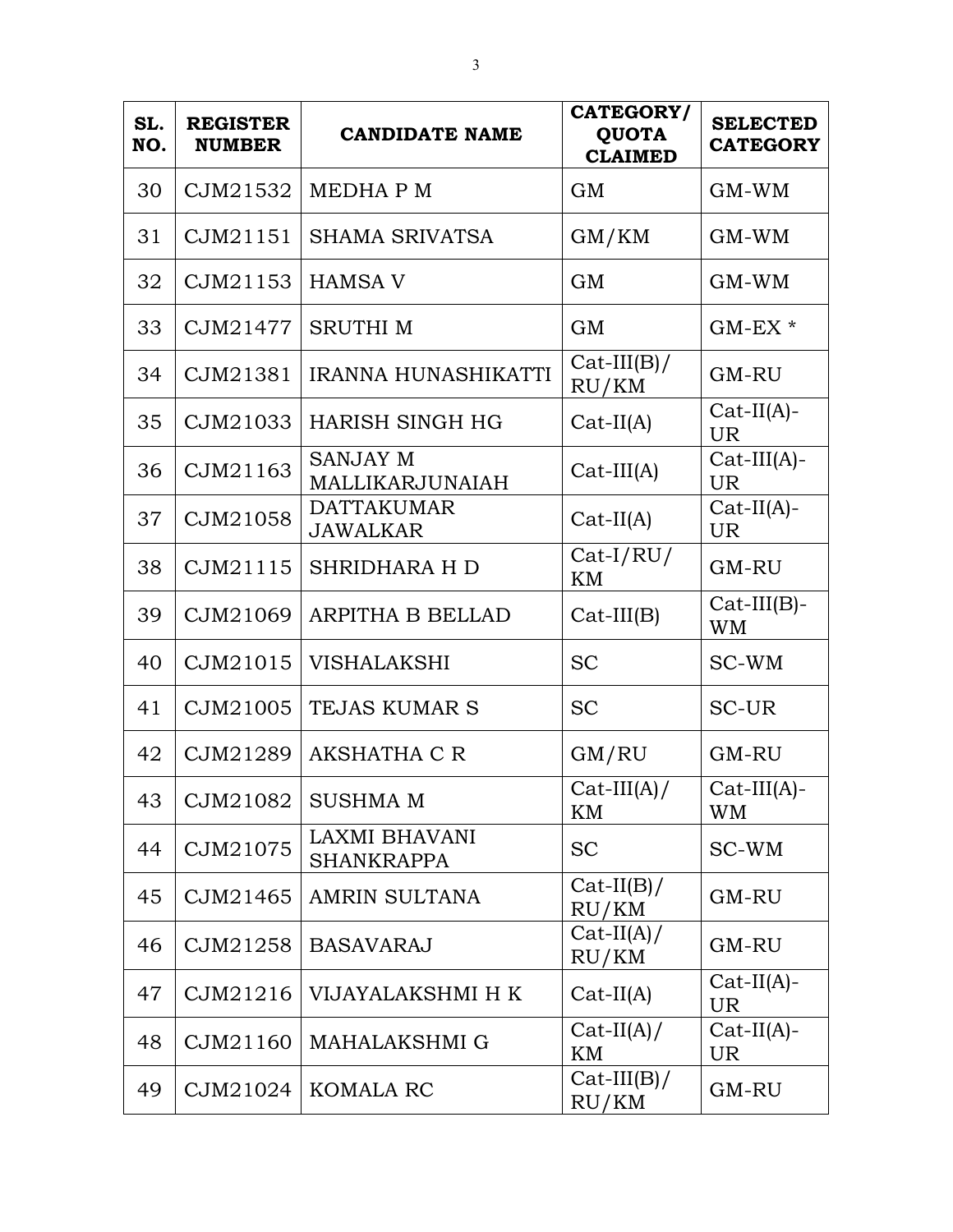| SL.<br>NO. | <b>REGISTER</b><br><b>NUMBER</b> | <b>CANDIDATE NAME</b>     | CATEGORY/<br><b>QUOTA</b><br><b>CLAIMED</b> | <b>SELECTED</b><br><b>CATEGORY</b> |
|------------|----------------------------------|---------------------------|---------------------------------------------|------------------------------------|
| 50         | CJM21081                         | <b>ARPITHA K V</b>        | $Cat-II(A)$                                 | $Cat-II(A)$ -<br><b>WM</b>         |
| 51         | CJM21169                         | SHWETHA J                 | $Cat-II(A)$                                 | $Cat-II(A)$ -<br>WM                |
| 52         | CJM21046                         | <b>VAJRESHA</b>           | <b>SC</b>                                   | $SC$ - $EX$ $*$                    |
| 53         | CJM21311                         | <b>JYOTI ASHOK PATTAR</b> | $Cat-II(A)/$<br>RU/KM                       | GM-RU                              |
| 54         | CJM21043                         | <b>TEJASHREE R</b>        | <b>SC</b>                                   | SC-WM                              |
| 55         | CJM21345                         | RAHUL CHAMBHAR            | SC/RU                                       | <b>SC-RU</b>                       |
| 56         | CJM21077                         | <b>VEENA KOLEKAR</b>      | $Cat-II(A)/$<br>KM                          | $Cat-II(A)$ -<br><b>WM</b>         |
| 57         | CJM21462                         | NATARAJA ST               | $Cat-II(A)$                                 | $Cat-II(A)$ -<br>EX <sup>*</sup>   |
| 58         | CJM21122                         | <b>MAMATHA P</b>          | $Cat-II(A)/$<br>KM                          | $Cat-II(A)$ -<br><b>WM</b>         |
| 59         | CJM21432                         | <b>RAGHU M</b>            | SC/RU/KM                                    | <b>SC-RU</b>                       |
| 60         | CJM21158                         | DHANALAKSHMI M            | $Cat-II(A)$                                 | $Cat-II(A)$ -<br>$EX *$            |
| 61         | CJM21533                         | <b>JOYLINE MENDONCA</b>   | $Cat-III(B)/$<br>RU/KM                      | $Cat-III(B)$ -<br><b>WM</b>        |
| 62         | CJM21442                         | <b>SAVITHARANI H V</b>    | $Cat-II(A)/$<br>KM                          | $Cat-II(A)$ -<br>KM                |
| 63         | CJM21365                         | <b>JYOTI B KAGINAKAR</b>  | $Cat-III(B)/$<br>KM                         | $Cat-III(B)$ -<br>KM               |
| 64         | CJM21395                         | MUDUKAPPA ODAN            | ST/RU/KM                                    | ST-UR                              |
| 65         | CJM21181                         | <b>MADAN P</b>            | $Cat-III(A)$                                | $Cat-III(A)$ -<br>$PC**$           |
| 66         | CJM21511                         | <b>SHRUTHI KS</b>         | $Cat-III(A)$                                | $Cat-III(A)-$<br><b>WM</b>         |
| 67         | CJM21136                         | RANJITHA G B              | $Cat-III(A)/$<br><b>RU</b>                  | $Cat-III(A)-$<br><b>RU</b>         |
| 68         | CJM21430                         | VIJAYENDRA T H            | $Cat-II(A)/$<br>RU/KM                       | $Cat-II(A)$ -<br><b>RU</b>         |
| 69         | CJM21007                         | <b>ANITA SALI</b>         | <b>ST</b>                                   | ST-WM                              |